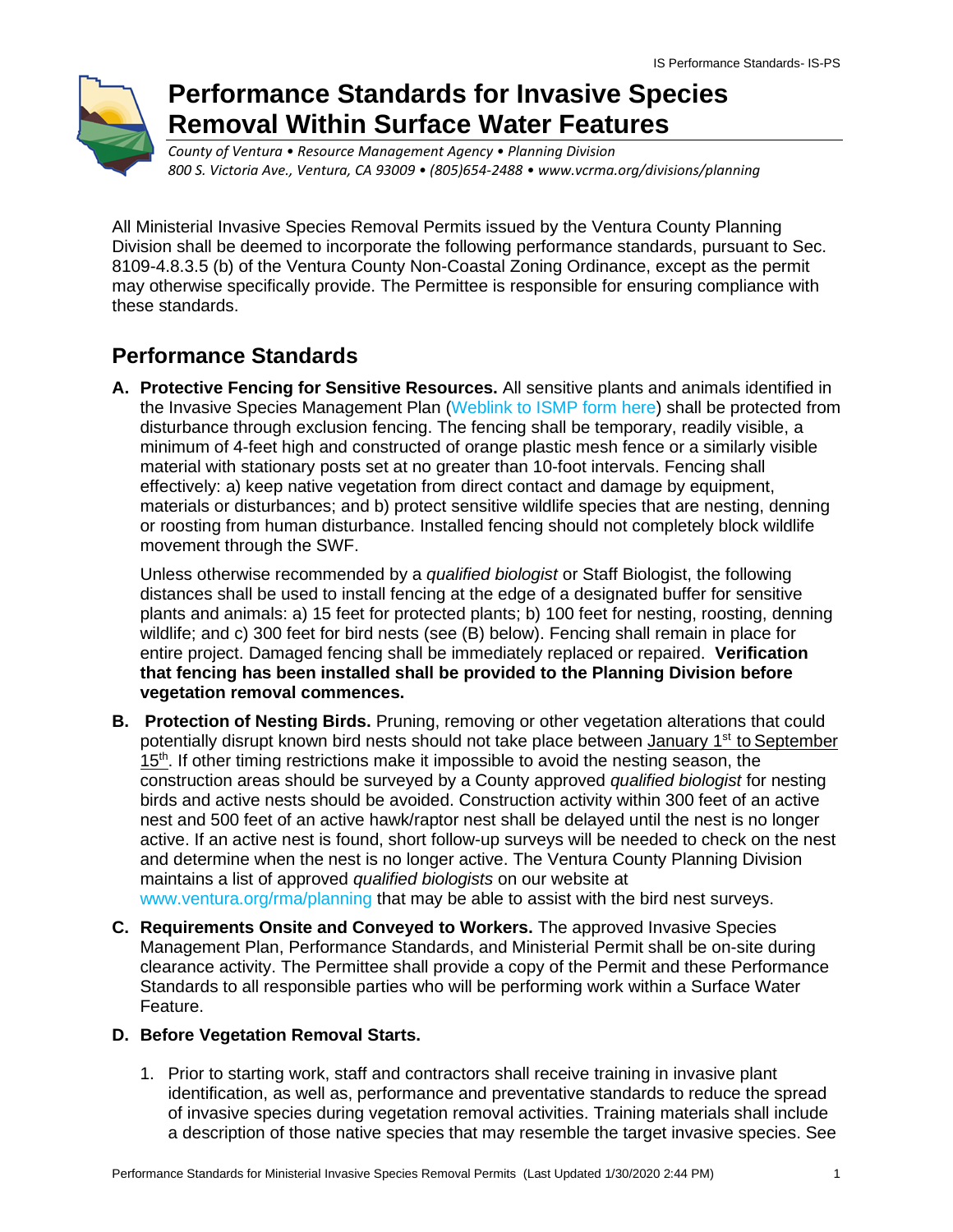#### [http://ceventura.ucanr.edu/Resources\\_930/invasive/](http://ceventura.ucanr.edu/Resources_930/invasive/)

- 2. Schedule vegetation management activities as described within the Invasive Species Management Plan to maximize the effectiveness of control efforts and minimize introduction and spread of invasive plants.
- 3. Refer to site assessment for locations of invasive plant infestations before carrying out field activities.
- 4. Using site assessment map of invasive species locations, plan travel routes to reduce the risk of invasive plant spread (avoid travel through infested areas and travel from clean to infested worksites) and avoidance of sensitive biological resources when possible.
- 5. Designate waste disposal areas for invasive plant materials and cleaning areas for tools, equipment, vehicles, clothing, boots and gear outside the designated Surface Water Feature area.
- 6. Install any protective fencing to plant or animal species (see A and B) if protective buffer area overlaps with treatment area.
- 7. Implement erosion control practices. Rice straw, wood chips, or permeable landscape fabrics may help reduce erosion problems in areas where weed removal techniques like digging or scraping will leave bare ground. For slopes and creek banks over 15% it is important to outline an erosion control strategy prior and post weed removal. Use wildlife friendly erosion control materials. See Attachment A – Wildlife-friendly Erosion Control [\(link to website\)](https://docs.vcrma.org/images/pdf/planning/HCWC/wildlife-friendly-erosion-control.pdf).
- 8. Treat invasive plants at access roads/trails and staging areas before using them.
- 9. Inspect and clean soil and plant materials from all tools, vehicles, and your clothing before entering worksite.
- 10. Integrate cleaning activities into travel planning.
- 11. Conduct nesting bird survey if within the nesting season within 3 days of scheduled work and once weekly thereafter while work occurs (See (B) above).

#### **E. During Vegetation Removal Activities.**

- 1. All work done within a Surface Water Feature shall follow the Ventura County Application Protocol for Pesticides, Fertilizers, and Herbicides, including working under the direction of a Qualified Applicator, using materials approved for aquatic use, following the manufacturer's application directions, avoiding application prior to forecasted storm events and ensuring wind conditions are suitable to avoid spray drift.
- 2. All work done within in a Surface Water Feature, including brush clearance, digging, trenching and planting, shall be done with hand tools or small hand-held power tools that are of a depth and design that will not cause root damage to protected trees.
- 3. Wear clothing, boots, and gear that do not retain soil or plant material.
- 4. Clean clothing, boots, vehicles, and other gear before entering and after leaving the site to ensure invasives are not spread throughout and outside the site.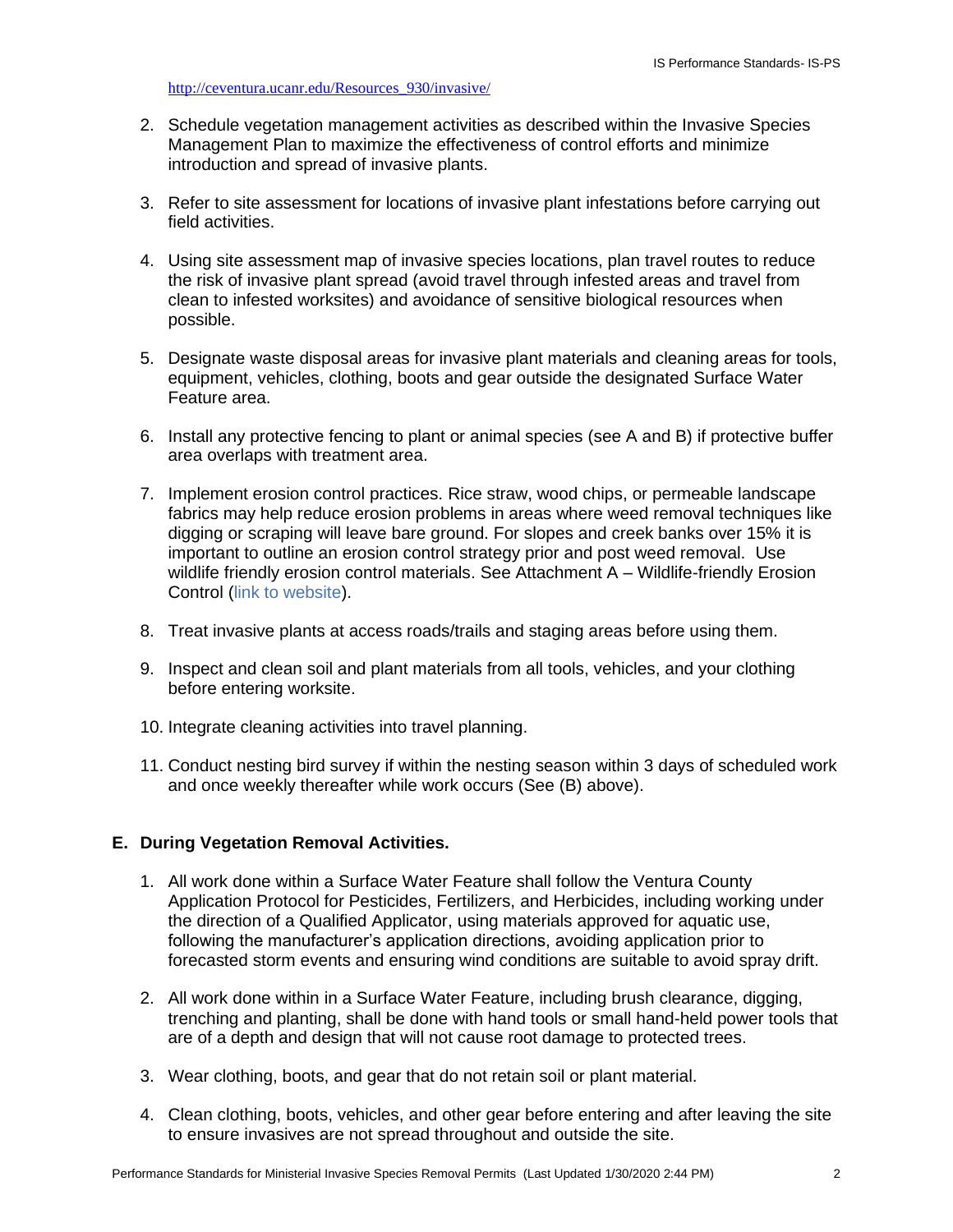- 5. Minimize soil disturbance. Many invasive plants rapidly move into disturbed areas.
- 6. Any equipment operated within the Surface Water Feature area shall be checked and maintained daily to prevent leaks of materials that, if introduced into the water, could be deleterious to aquatic life.
- 7. Bag seeds, flowering parts, and any plants that can spread by runners and dispose of them in the trash. Do not compost or add to municipal green collection bins if plants have flowered or if roots may still be able to propagate in the compost pile. Only parts of the plants that cannot grow into another plant can be composted. Disposal guidelines from Florida https://www.fleppc.org/Publications/Florida InvasivePlDisposalGuidelines.pdf have useful information about the proper disposal of invasive plants.
- 8. Plants that reproduce through root fragments or have formed seeds should be disposed offsite. When moving and disposing invasive plant material around and off-site, contain it during transport.

#### **F. After Vegetation Removal Activities**

- 1. Remove all temporary fencing or flagging on the site.
- 2. Using native species appropriate for riparian areas, when feasible, revegetate areas of disturbance to increase resistance to invasive plant establishment in areas just cleared. Remove temporary erosion control materials once vegetation has stabilized disturbance areas.
- 3. Monitor the site for invasive plants after land management activities to inform future management activities.
- **G. Damage or Mortality to Native Species.** The Permittee shall report unanticipated damage to native species from clearance activities to the Planning Division within 24 hours. Should unanticipated damage occur to protected resources from treatment activities, the Permittee shall submit to the Planning Division within 2 weeks of the incident a report prepared by a *qualified biologist* with an assessment of the damages to the habitat.

Modifications to Performance Standards per Planning Division or Invasive Species Management Plan:

\_\_\_\_\_\_\_\_\_\_\_\_\_\_\_\_\_\_\_\_\_\_\_\_\_\_\_\_\_\_\_\_\_\_\_\_\_\_\_\_\_\_\_\_\_\_\_\_\_\_\_\_\_\_\_\_\_\_\_\_\_\_\_\_\_\_\_\_\_\_\_\_\_\_\_\_

\_\_\_\_\_\_\_\_\_\_\_\_\_\_\_\_\_\_\_\_\_\_\_\_\_\_\_\_\_\_\_\_\_\_\_\_\_\_\_\_\_\_\_\_\_\_\_\_\_\_\_\_\_\_\_\_\_\_\_\_\_\_\_\_\_\_\_\_\_\_\_\_\_\_\_\_

\_\_\_\_\_\_\_\_\_\_\_\_\_\_\_\_\_\_\_\_\_\_\_\_\_\_\_\_\_\_\_\_\_\_\_\_\_\_\_\_\_\_\_\_\_\_\_\_\_\_\_\_\_\_\_\_\_\_\_\_\_\_\_\_\_\_\_\_\_\_\_\_\_\_\_\_

\_\_\_\_\_\_\_\_\_\_\_\_\_\_\_\_\_\_\_\_\_\_\_\_\_\_\_\_\_\_\_\_\_\_\_\_\_\_\_\_\_\_\_\_\_\_\_\_\_\_\_\_\_\_\_\_\_\_\_\_\_\_\_\_\_\_\_\_\_\_\_\_\_\_\_\_

\_\_\_\_\_\_\_\_\_\_\_\_\_\_\_\_\_\_\_\_\_\_\_\_\_\_\_\_\_\_\_\_\_\_\_\_\_\_\_\_\_\_\_\_\_\_\_\_\_\_\_\_\_\_\_\_\_\_\_\_\_\_\_\_\_\_\_\_\_\_\_\_\_\_\_\_

\_\_\_\_\_\_\_\_\_\_\_\_\_\_\_\_\_\_\_\_\_\_\_\_\_\_\_\_\_\_\_\_\_\_\_\_\_\_\_\_\_\_\_\_\_\_\_\_\_\_\_\_\_\_\_\_\_\_\_\_\_\_\_\_\_\_\_\_\_\_\_\_\_\_\_\_

\_\_\_\_\_\_\_\_\_\_\_\_\_\_\_\_\_\_\_\_\_\_\_\_\_\_\_\_\_\_\_\_\_\_\_\_\_\_\_\_\_\_\_\_\_\_\_\_\_\_\_\_\_\_\_\_\_\_\_\_\_\_\_\_\_\_\_\_\_\_\_\_\_\_\_\_

\_\_\_\_\_\_\_\_\_\_\_\_\_\_\_\_\_\_\_\_\_\_\_\_\_\_\_\_\_\_\_\_\_\_\_\_\_\_\_\_\_\_\_\_\_\_\_\_\_\_\_\_\_\_\_\_\_\_\_\_\_\_\_\_\_\_\_\_\_\_\_\_\_\_\_\_